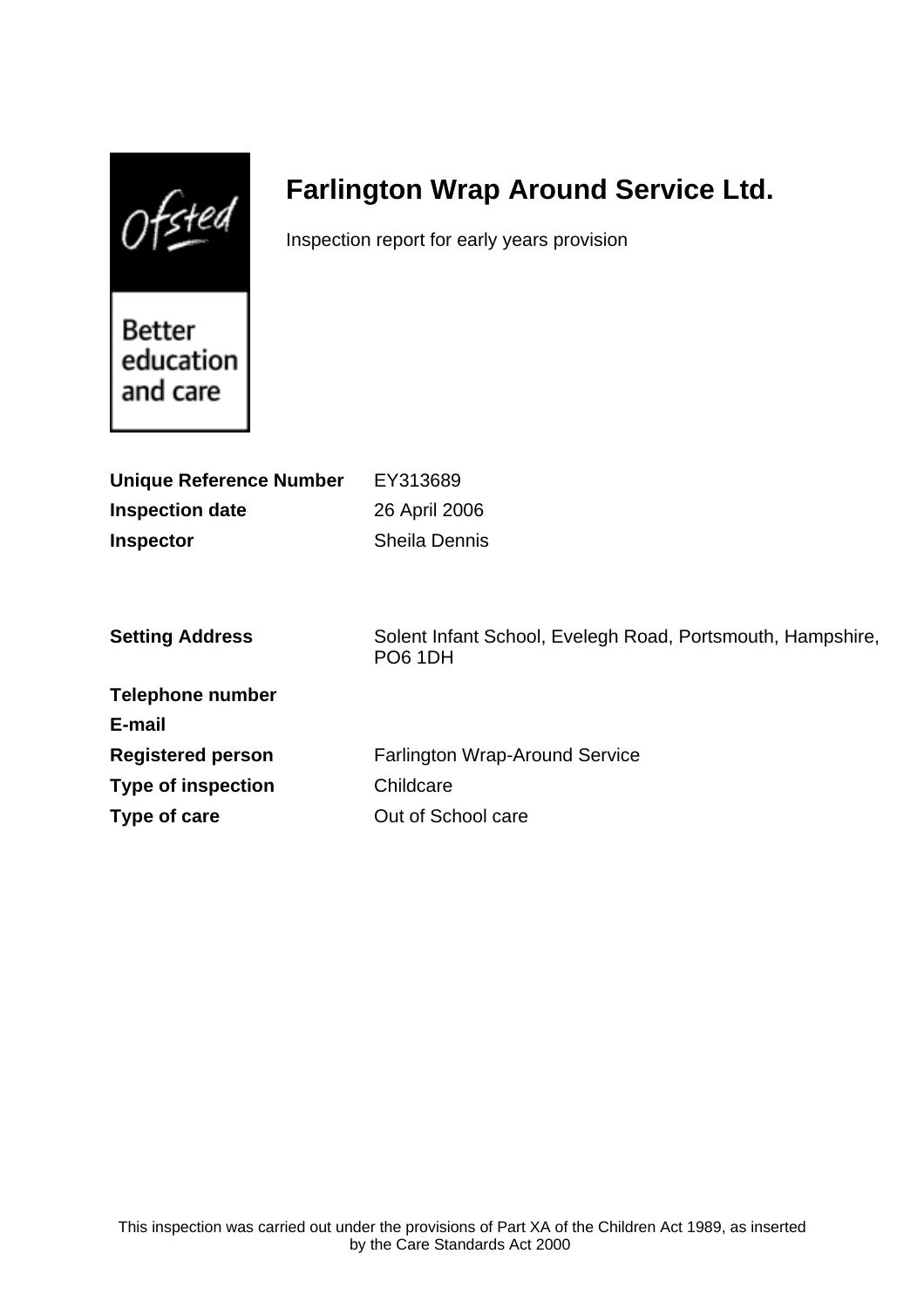# **ABOUT THIS INSPECTION**

The purpose of this inspection is to assure government, parents and the public of the quality of childcare and, if applicable, of nursery education. The inspection was carried out under Part XA Children Act 1989 as introduced by the Care Standards Act 2000 and, where nursery education is provided, under Schedule 26 of the School Standards and Framework Act 1998.

This report details the main strengths and any areas for improvement identified during the inspection. The judgements included in the report are made in relation to the outcomes for children set out in the Children Act 2004; the National Standards for under 8s day care and childminding; and, where nursery education is provided, the Curriculum guidance for the foundation stage.

The report includes information on any complaints about the childcare provision which Ofsted has received since the last inspection or registration or 1 April 2004 whichever is the later.

# **The key inspection judgements and what they mean**

Outstanding: this aspect of the provision is of exceptionally high quality Good: this aspect of the provision is strong Satisfactory: this aspect of the provision is sound Inadequate: this aspect of the provision is not good enough

For more information about early years inspections, please see the booklet Are you ready for your inspection? which is available from Ofsted's website: www.ofsted.gov.uk.

# **THE QUALITY AND STANDARDS OF THE CARE**

On the basis of the evidence collected on this inspection:

The quality and standards of the care are good. The registered person meets the National Standards for under 8s day care and childminding.

# **WHAT SORT OF SETTING IS IT?**

Farlington Wraparound Service opened in 2004 and operates from the main hall, music room, library and classroom at Solent Infants School in the Farlington area of Portsmouth.

A maximum of 30 children aged under 8 years may attend at any one time, older children also attend. The service is available each weekday from 07:00 until 09:00 and from 15:15 until 18:00 during school term time. All children share access to a secure, enclosed outdoor play area.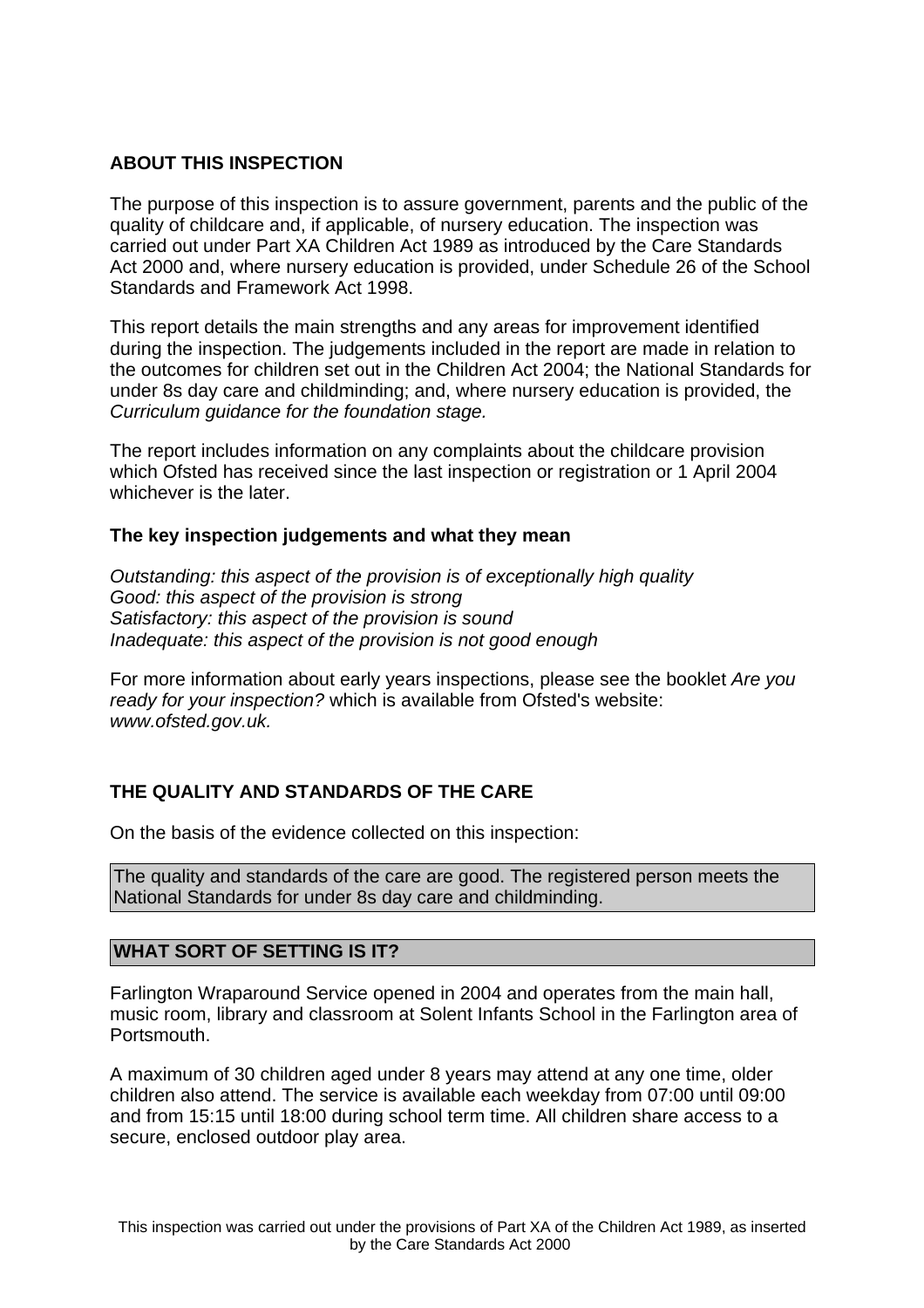There are currently 50 children from four years to under 8 years on roll. The group serves the children from Solent infant school & junior school. Children attend for a variety of sessions.

The group welcomes children with special needs and those who speak English as an additional language.

The group employs five members of staff; four of the staff, including the manager hold appropriate early years qualifications.

# **THE EFFECTIVENESS OF THE PROVISION**

### **Helping children to be healthy**

The provision is good.

Good standards of hygiene and cleanliness help to protect children from the spread of infection and effective policies are implemented by staff. Children are encouraged to develop good hygiene routines such as washing their hands before eating their tea. They enjoy a good range of snacks for tea and healthy eating is encouraged by the inclusion of fresh fruit on the daily menu, as well as healthy options such as brown bread and carrot sticks. Children develop independence skills as they choose their own spreads and make their own sandwiches and as they clear away their own cups and plates. Staff ensure that children's fluid levels are maintained by providing regular drinks and replenishing children's own water bottles as necessary.

Children's health and safety is safeguarded by most of the staff team having first aid qualifications ensuring that they can deal with any injuries appropriately. However, not all records of accidents have been countersigned by parents.

Children benefit from daily opportunities to engage in physical activities and recognise the importance of this as part of maintaining a healthy lifestyle. Children's coordination skills are developed as they tackle the adventure playground and use a range of resources such as scooters, balls and peddle steppers. Staff ensure that children have opportunities for physical play in all weathers, by providing resources in a sectioned off area of the hall when necessary.

# **Protecting children from harm or neglect and helping them stay safe**

The provision is good.

Children's safety is promoted by staff that are vigilant and ensure that children are well supervised at all times. Staff implement effective procedures which are followed, for example, when escorting children back from the junior school and to monitor access to the provision, ensuring the safe arrival and collection of children. Children develop an understanding of how to keep themselves safe in an emergency situation as they are involved in regular fire drills; they are able to explain the procedure and point out the meeting point.

Children are welcomed into a relaxed environment in which they can make choices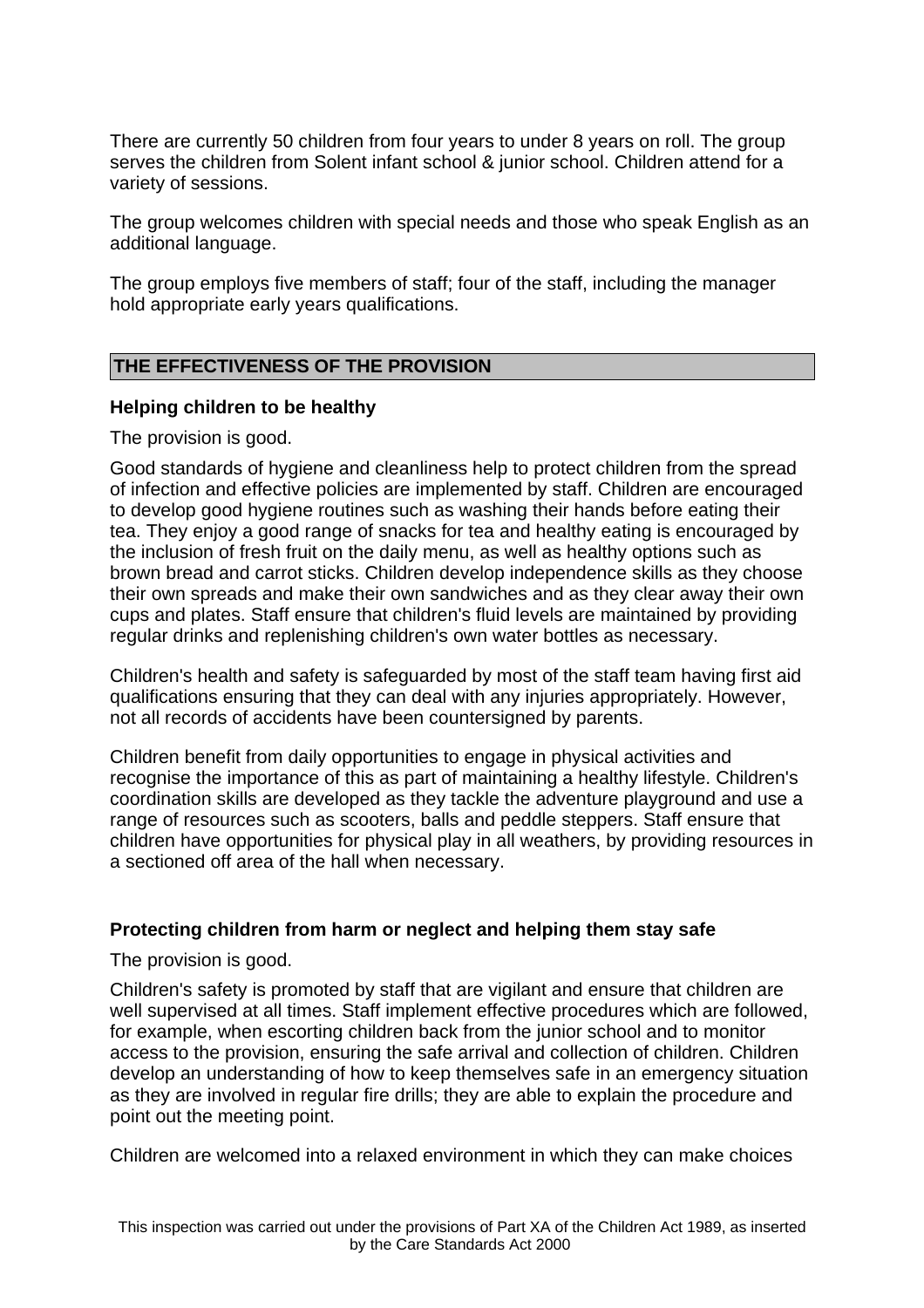and move freely between activities. Staff make good use of space by dividing the hall into different areas in which children can engage in a wide range of interesting activities. Play equipment is suitable for all ages of children attending; it is clean and well maintained. Play equipment is regularly rotated to maintain children's interest and staff respond to children's individual requests.

Children's wellbeing is safeguarded by staff who have a good understanding of child protection issues and the procedures to be followed if concerns should arise.

# **Helping children achieve well and enjoy what they do**

The provision is good.

Children enjoy a range of interesting activities and free play in a welcoming and friendly setting. They are able to be active or quiet according to their individual needs and interests, for example, some children join in group games in the outdoor play area, others enjoy making Hamma bead creations together and others are fully engrossed in solitary play with micro machines and gameboys. Children are able to initiate their own play using a good variety of age appropriate resources.

Children enjoy good relationships with caring staff and are happy and settled. They interact well with children of different ages, for example, at tea time which is a pleasant social activity. Older children show consideration for the needs of the younger ones, for example, by helping them to cut up their sandwiches.

Children benefit from opportunities to take part in a variety of creative activities, such as cookery, making stress balls and doing self portraits. Children are appropriately supported by staff that join in with the laughter and fun, but also stand back and allow children to develop their own play.

# **Helping children make a positive contribution**

The provision is good.

Children are familiar with the club routines, they are settled and relaxed. All children are treated with equal concern and those with special needs are provided with appropriate support. Children are given opportunities to develop an understanding of diversity in society as they take part in activities linked to dates and festivals, for example, cooking pancakes on Shrove Tuesday and noodles as part of Chinese New Year activities. Children are valued as individuals and are able to contribute their ideas for activities and equipment to be purchased, which helps them to develop a sense of belonging to the group.

Children respond very well to staff's positive approach to behaviour management; they are confident and show good self esteem. Staff are good role models and run a reward system to promote positive behaviour which is regularly varied to maintain children's interest.

Children benefit from the friendly informal relationships which are established between staff and their parents, together with the sharing of written information, in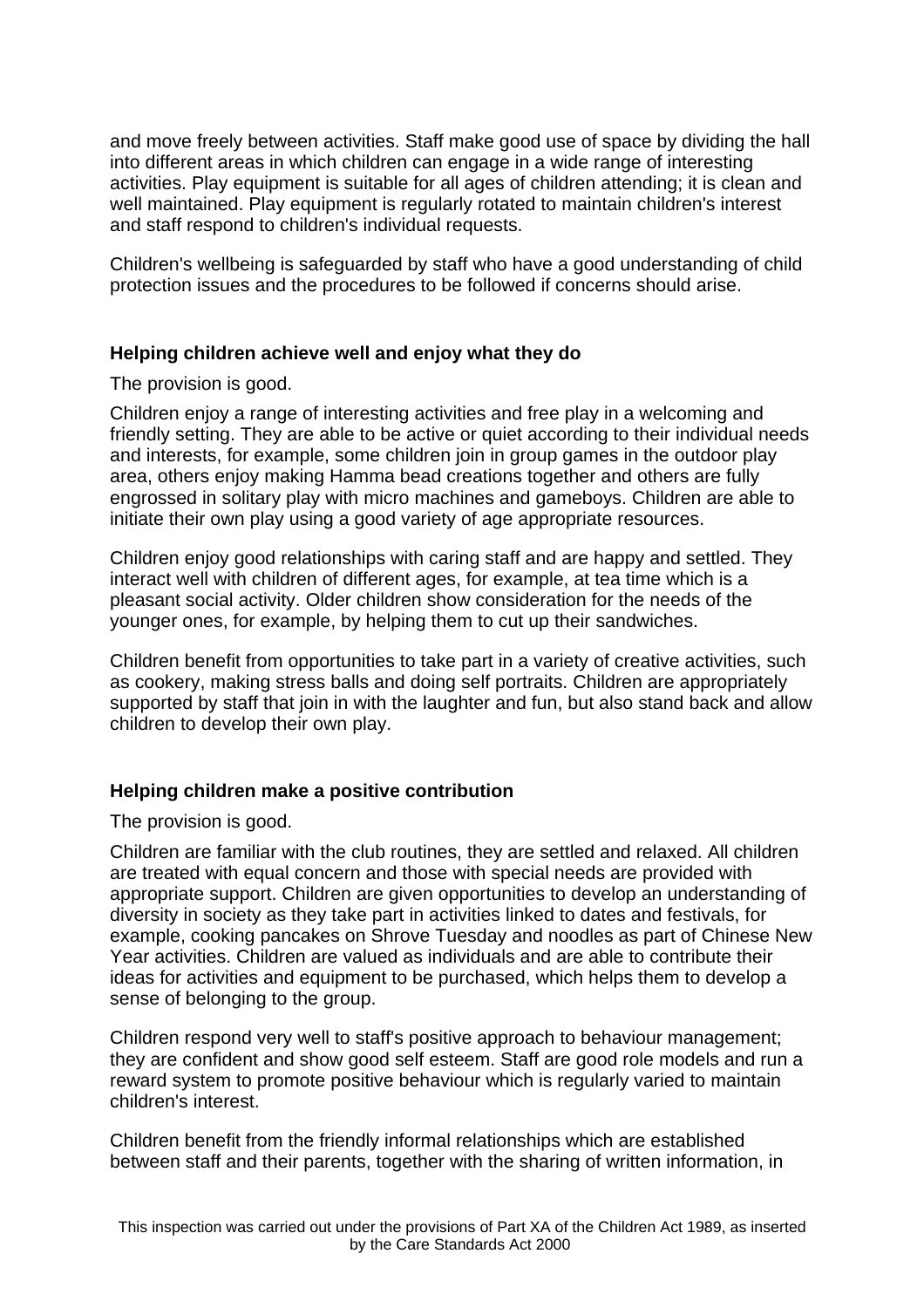the form of registration, consent forms and newsletters. This ensures that staff are aware of children's individual needs, keeps parents informed about their child's day and secures the links between the club and home.

# **Organisation**

The organisation is good.

Children are cared for by staff that have a clear understanding of the requirements of registration, and are suitably experienced and qualified. Staff show a commitment to continuing to develop the quality of care they provide through on-going evaluation of practice. Staff work well together as a team and make good use of space and resources to provide interesting activities for children.

Children's care and well being is effectively supported by good organisation and clear documentation, together with a range of informative policies and procedures which are understood and implemented by staff.

The setting meets the needs of the range of children for whom it provides.

### **Improvements since the last inspection**

At the last inspection, the group was asked to provide a comfortable space within the main hall for children to relax or play quietly, this is now in place.

#### **Complaints since the last inspection**

There have been no complaints made to Ofsted since the last inspection.

The provider is required to keep a record of complaints made by parents, which they can see on request. The complaints record may contain complaints other than those made to Ofsted.

# **THE QUALITY AND STANDARDS OF THE CARE**

On the basis of the evidence collected on this inspection:

The quality and standards of the care are good. The registered person meets the National Standards for under 8s day care and childminding.

# **WHAT MUST BE DONE TO SECURE FUTURE IMPROVEMENT?**

#### **The quality and standards of the care**

To improve the quality and standards of care further the registered person should take account of the following recommendation(s):